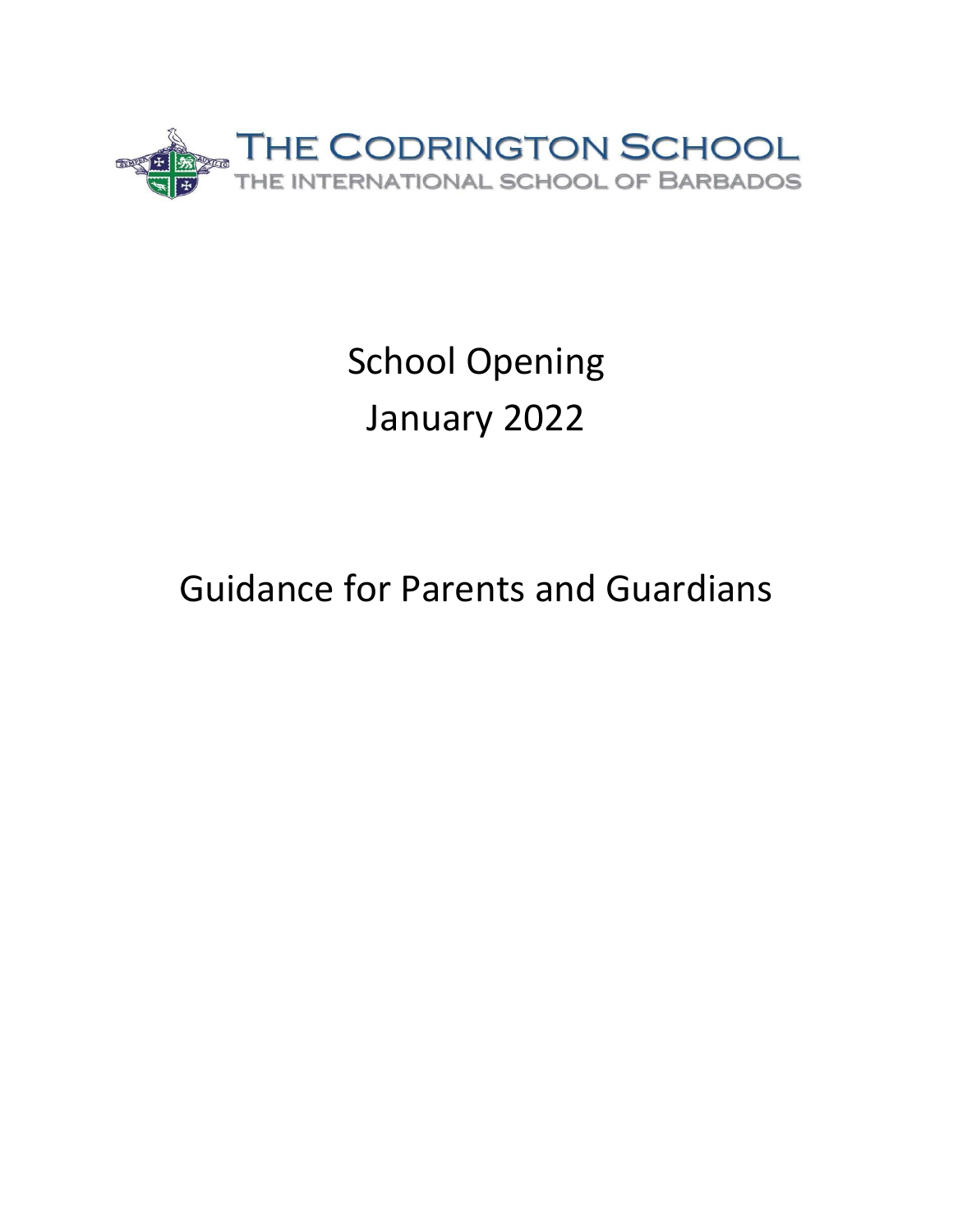#### **Introduction**

The COVID 19 pandemic, quite possibly, represents one of the most challenging situations in Education, both globally and in Barbados, in recent times. As we experienced with our Term 3 distance learning model last year, the dedication, cooperation, patience and expertise of the whole community is essential and will be needed to ensure that we successfully and safely navigate the next stages of the pandemic. This will naturally be assisted by the Barbadian Government and related agencies.

As you view the news and read about how COVID 19 has impacted the world, particularly schooling throughout the globe, there are many examples of schools successfully opening for all students, others looking at a hybrid/blended models and others remaining completely online for the foreseeable future. There is no one correct model and much is reliant on the situation in individual regions/countries. In this we are fortunate as, I believe that Barbados has done a great job with regards to its handling of, monitoring and the suppression of COVID 19.

I think what is commonly understood and appreciated by all is the critical role that schools play in the life of its students and the community. While opening schools, like opening any building or facility, does pose a risk for the spread of COVID-19, there are many reasons why opening schools for in-person instruction is important and a goal we need to aim for. These include, but are not confined to, the critical provision of instruction and academic support; the positive social and emotional benefits students gain from being part of a class; the return to normalcy and structure; and the role of the school in the well-being of the community.

At The Codrington School, keeping our community safe is our primary focus as we return to school. We have established protocols to reduce the risk of virus transmission, and these are aimed at protecting the health, safety, and wellbeing of students, teachers, other school staff, their families, and other community members as we prepare for educating students this term.

This document is a repository of the COVID-19 protocols and procedures that apply to all community members of The Codrington School, including parents, students, teachers and staff. These protocols have been developed by the school leadership team, approved by our Board of Governors and guided by the Government of Barbados protocols, with particular attention to those protocols and procedures put forth by the Ministries of Education and Health & Wellness.

Please be aware that circumstances change; therefore, this document will be updated when needed and will also be placed on the school website so all may access it.

More details specific to each division (PYP, MYP or DP) will be provided by the respective Heads of Schools.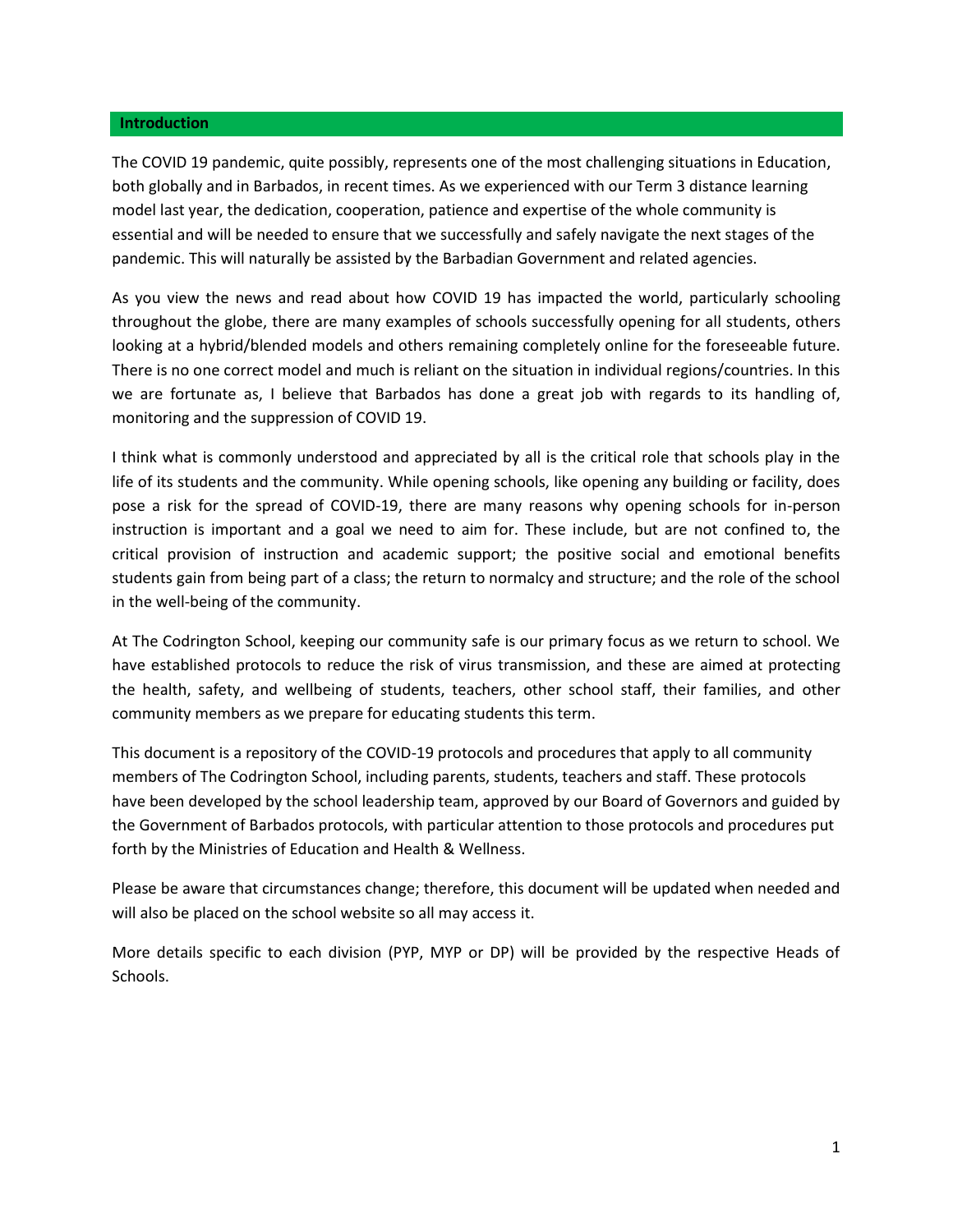#### **Proposed Start Date**

As per academic calendar:

4 th January 2022 – DP Students

4 th January 2022 – MYP and PYP Students

#### **School Opening format**

As stated above, and given the go ahead by the Ministry of Education, all students will begin on the 4<sup>th</sup> January. The first few days back will allow all members of the community to systematically be exposed to and become reacclimated to, said procedures and protocols. The aim is to ensure that all community members are fully cognizant of their roles and the expectations upon them as we return to school. Please note that the protocols in place are the same as per Term 3 of last year and as such the vast majority of the students and parents will be aware and cognizant of the expectations upon them with regards to the school day

Please note the situation will be continually monitored as we progress through Term 2. We are confident that as a community we can maintain a safe and productive school environment but if necessary, we have contingency plans in place that can include Blended Learning or Distance Learning models.

Of course, it is the hope of everyone in the Codrington community that the Barbados Government continues to do an excellent job with regards to the suppression of the spread of COVID 19 on the island of Barbados and that schools can remain open. However, as we all know, the situation is fluid throughout the globe and our above plans may need to be adjusted in response to any changes in the local situation and/or guidance from the Barbados Government.

#### **The Start and End of the School day**

## **Start of the School Day – 8:00a.m.**

Please note that students should not arrive on campus before 7:50 a.m. Please also refer to arrival protocols and procedures outlined below

**End of the School Day – 3:00 p.m.**

Please also refer to departure protocols and procedures outlined below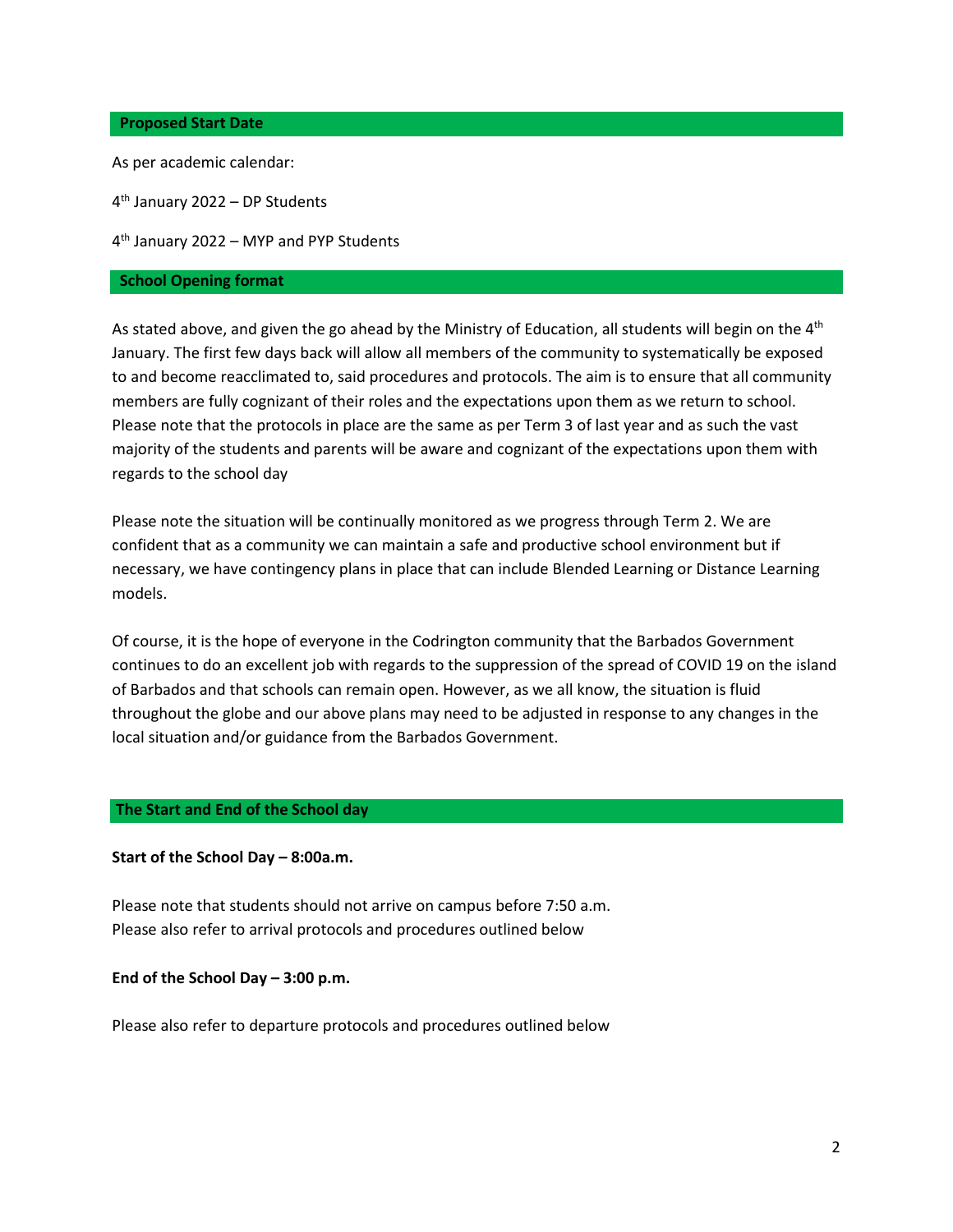## **Step 1 – Before leaving home**

Before leaving home, parents need to check their children's temperatures and must ensure that they are not showing any COVID related symptoms.

If a student's temperature is above 37.5°C or showing COVID symptoms or feeling unwell, they should *NOT* come to school. It is essential that families play their part in this process. Arriving at the buses or school with fever or symptoms will mean that the student will not be allowed on the bus or in school and will potentially put others at risk.

## **Step 2a – Students who are brought to school by their parents**

- 1. Upon ascertaining that your child/children is/are fit for school please proceed to school.
- 2. Parents should park in the car park or near the church (ensuring that you do not block the entrance gates for the buses or the roadway) and escort their children to the entrance point under the white tent. Parents will not be allowed on campus. Please note a family may have to queue as each student is processed, social distancing protocols will apply. Also be conscious not to hamper the flow of traffic.
- 3. Face masks should be worn at all times, by everyone.
- 4. All students will have their temperature taken and recorded.
- 5. Students who have temperatures below 37.5°C can proceed directly to class. Those who do not will be tested again after a few minutes and if they fail they will need to return home with their parents.
- 6. It is important that parents wait until their children have passed the entry screening for campus and do not just drop their children off.

## **Step 2b – Students who use School buses**

- 1. Upon ascertaining that your child/children is/are fit for school please proceed to the Aquatic or Sandy Crest bus stops.
- 2. It is important that parents wait until their children have passed the entry screening at the bus stop and do not just drop their children off.
- 3. Face masks should be worn at all times (and are mandatory for the duration of the bus journey)
- 4. Each student will have their temperature taken before they are allowed to enter and ride on the school bus. Students who have temperatures below 37.5°C can proceed to enter the bus.
- 5. Students who have temperatures above 37.5°C will not be allowed to enter the bus. As a courtesy the temperature will be taken a second time to ensure there was no error in the initial reading. If a student does not meet the requirements that student will not be allowed on the bus and should not come to school. We suggest in such cases the parents follow the protocols set out by the Barbados Government with regards to monitoring that scenario.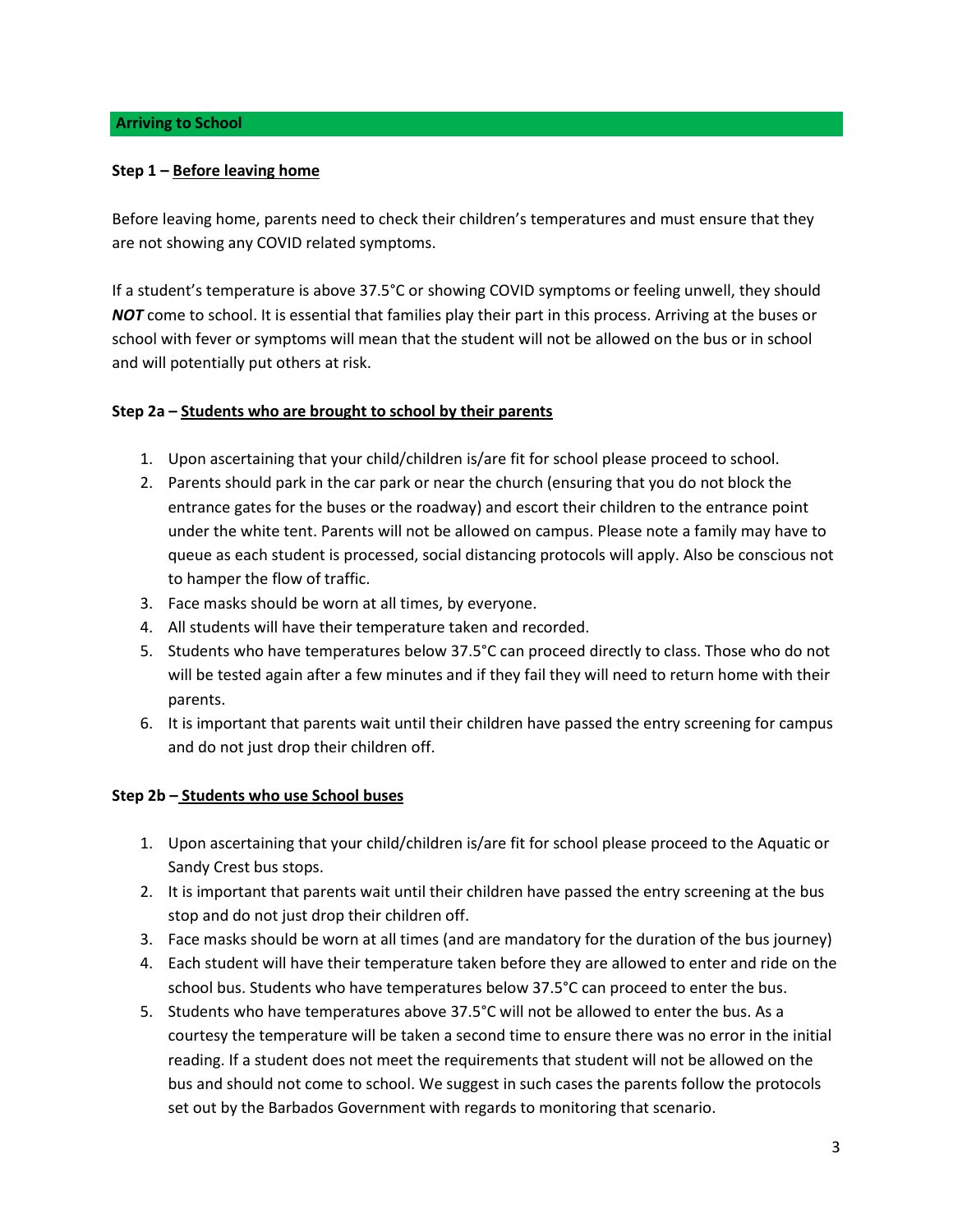6. The school urges your cooperation, patience and support with regards to the buses. It is a slower process than normal which will be made easier with everyone's support, assistance and positivity. In the unfortunate case where a child is not allowed on the bus, the school would ask that this decision is accepted in a respectful manner. The drivers have been informed that there can be no deviations from the protocol and any questions/concerns you have with this should be directed to the School.

## **Step 2c – Students who use Embassy or private buses**

With regards to Embassy and private buses, all protocols and procedures from Step 2b above will apply. These will be the responsibility of the Embassy and private bus companies.

## **Departing from School**

## **Students who are picked up by their parents**

- 1. Parents who are picking up students should look to arrive by 2:50 p.m.
- 2. Parents should wait in the area near the church. Parents will not be allowed on campus.
- 3. Students who we know are going with parents will be escorted or make their way to the entrance by the church (under the tents) and can be collected by parents.
- 4. Students should continue to wear face masks until they are in the vehicle.

## **Students who take the Aquatic/Holetown buses**

- 1. Students will be escorted or get on their respective buses as usual.
- 2. Only students who have signed up for the buses can travel on them.
- 3. Face masks will be worn at all times on the bus.
- 4. Parents need to be at the respective bus stops to collect their children when the bus arrives.

## **Students who take the Embassy buses**

- 1. As normal, students will make their way/ be escorted to the relevant Embassy buses
- 2. The Embassy bus drivers will take over from there and ensure all protocols are in place and adhered to.

## **Campus Access**

- Access to the School Campus will be limited to staff and students.
- Parents and other visitors may enter campus by appointment only.
- Any persons entering the campus must do so via the "church" entrance and will be subject to all health and screening protocols.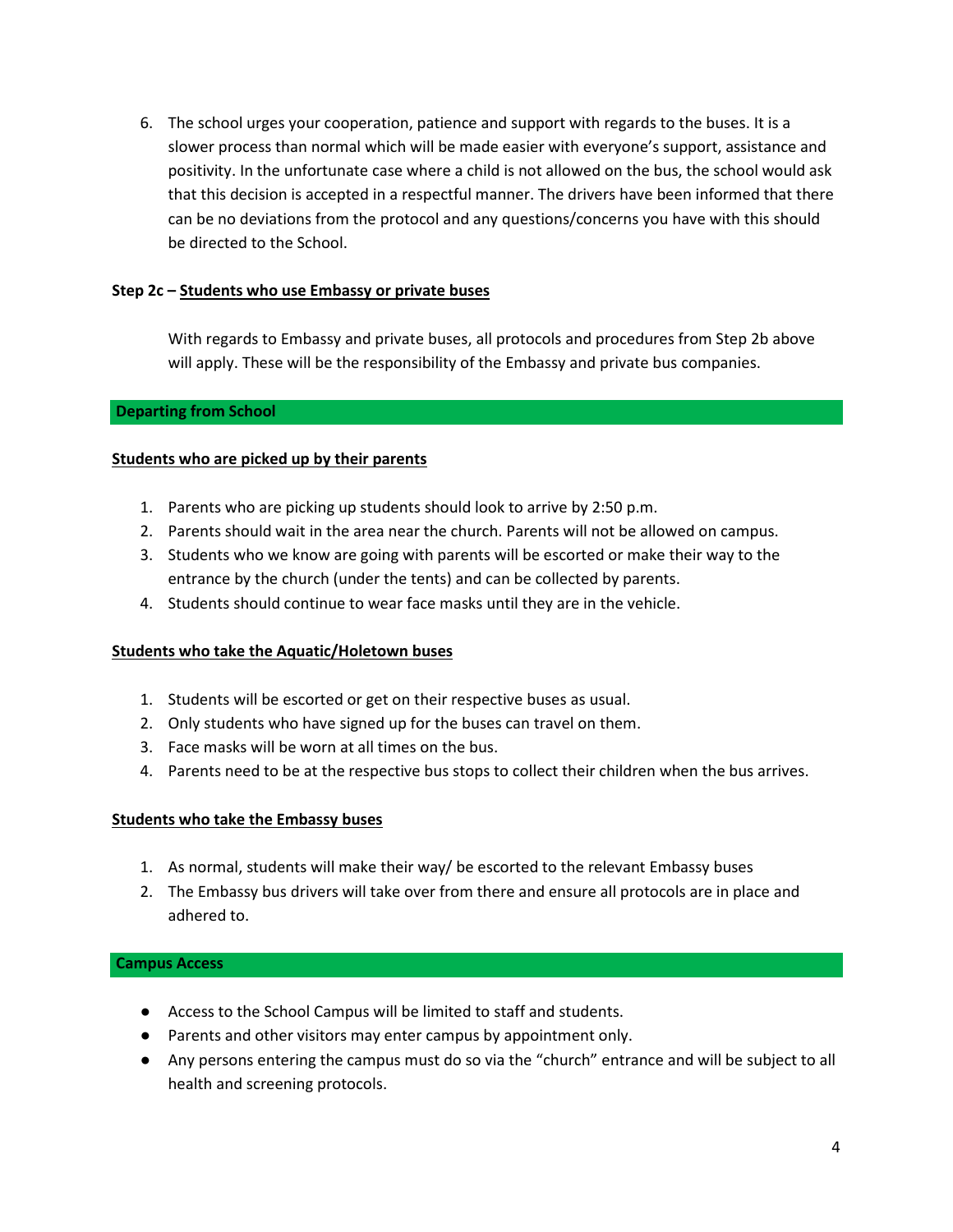## **Physical distancing Guidelines**

- $\bullet$  Whilst moving around campus, every effort must be made to maintain  $1 2$  metres of physical distance.
- We encourage everyone to stay on the right-hand side of all walkways and corridors.
- "Cohorting" and "Bubbles" will be apparent at breaks and lunch times.
- Physical contact should be avoided at all times.

## **Classrooms**

- Classroom layouts will be modified to increase the distancing between students.
- Desks will be turned to face in the same direction (rather than facing each other).
- Classes may, at times, use other areas such as non-routine classrooms, the hall, the multipurpose room (MPR) and/or outdoor spaces for instruction/activities.
- Student movement within a classroom setting will be limited due to the protocols in place.
- Students need to ensure that laptops are fully charged overnight, as due to social distancing, avoiding contact with objects/surfaces and hygiene, they will not be able to do so on campus.

## **Temperature Screening**

Throughout this time, the school will partake in frequent and enhanced temperature monitoring. These will occur as follows:

- Parents should take their children's temperature at home each morning before setting off for school.
- For those students travelling on buses, temperatures will be taken before they get on the bus.
- Student's temperatures will be taken as they arrive on campus.
- Student temperatures may be taken at any time throughout the day.

If a student's temperature is above 37.5°C he/she will not be allowed to attend school. If that student is in school at the time, they will be immediately quarantined on campus and the parents will be called to pick them up as soon as possible. In either of the two above cases a student will need to be checked out by a medical professional and will not be allowed to return to school unless he/she has medical clearance.

## **Enhanced Sanitization**

## **1. Facilities cleaning prior to reopening**

The school campus will undergo a deep cleaning and disinfecting before school reopens.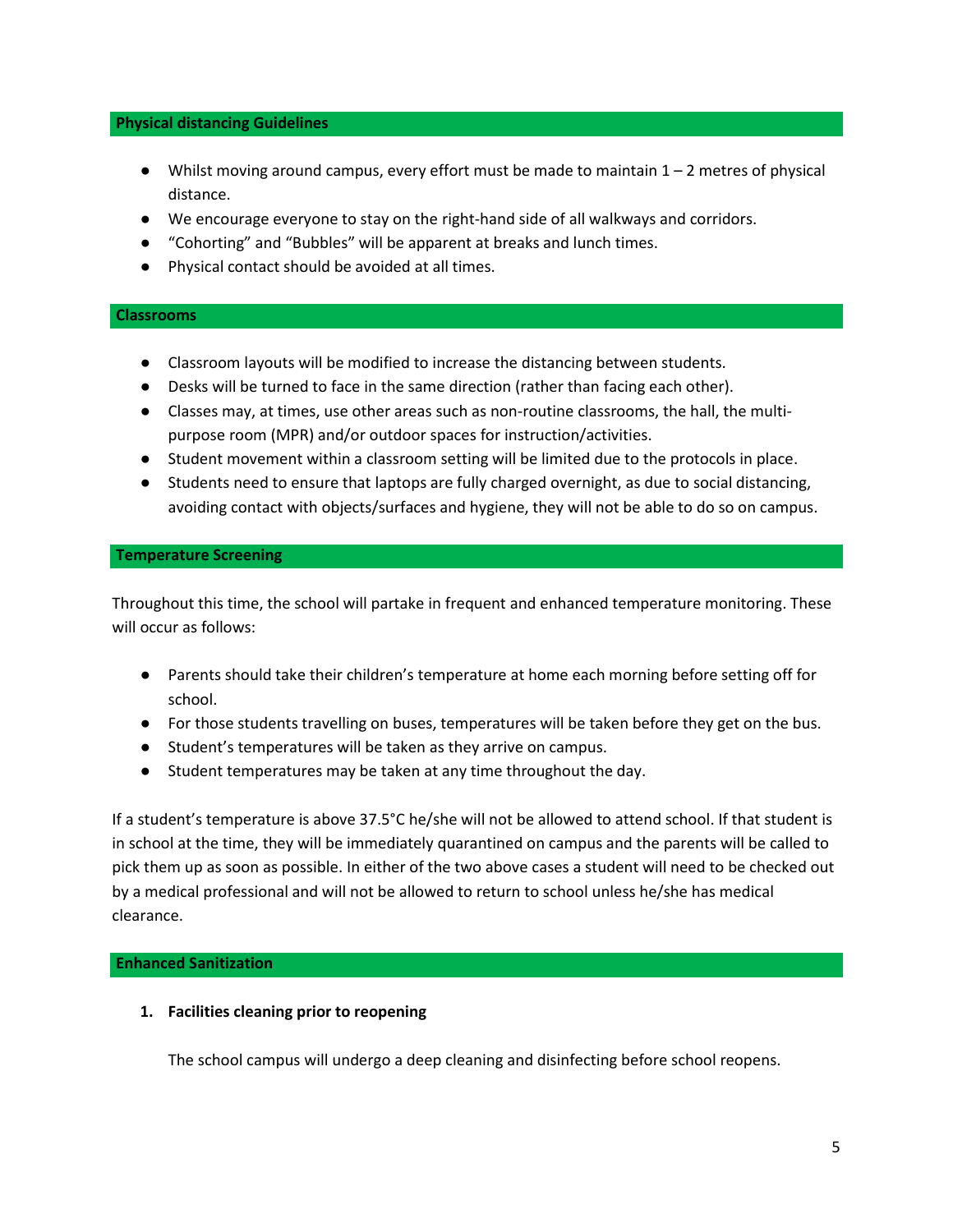This will also include an "[MPACT](https://codrington.edu.bb/2021/04/08/corona-virus-misconceptions/)" treatment by which the whole campus and all indoor and outdoors surfaces and equipment are professionally sprayed with a product that sanitizes said areas/surfaces for at least 30 days. This will be performed on a monthly basis.

## **2. Facilities cleaning after reopening**

- Upon the reopening of school, all classrooms and facilities will be cleaned and disinfected on a regular basis by our Building and Grounds staff.
- Cleaning staff will wipe and disinfect the following surfaces and areas regularly throughout the day - desks, chairs, doorknobs, handrails, bathrooms and sinks.
- All cleaning staff will wear face masks and/or face shields during normal working hours.
- Each individual classroom will have hand cleaner and extra face masks available.

## **3. Hand sanitizing/washing**

- All students will sanitize as they enter the school campus.
- Students will be encouraged to wash their hands regularly throughout the day.
- Students will be required to also bring small, personal hand sanitizing bottles.

## **4. Face masks**

- Face masks are mandatory in all public places.
- Face masks must be worn on school buses.
- Face masks must be worn in school unless instructed by a faculty member.
- Face masks must comply with current regulations.
- Masks MUST fit the student's face properly.
- Regular masks breaks will be utilized throughout the school day

## **5. Respiratory Etiquette**

Staff and students must cover coughs and sneezes with a tissue. Used tissues should be thrown in the trash and hands washed immediately with soap and water for at least 20 seconds.

## **6. Classrooms**

- Each student will have an assigned seat/working area to limit contact with others.
- There will be a minimum of three feet in Secondary School and six feet in Primary School between desks.
- Teaching and learning will be designed with physical distancing measures of six feet in mind.
- Learning resources such as pencils, pens, laptops, calculators cannot be shared.
- Classrooms will be cleaned and disinfected on a regular basis throughout the school day.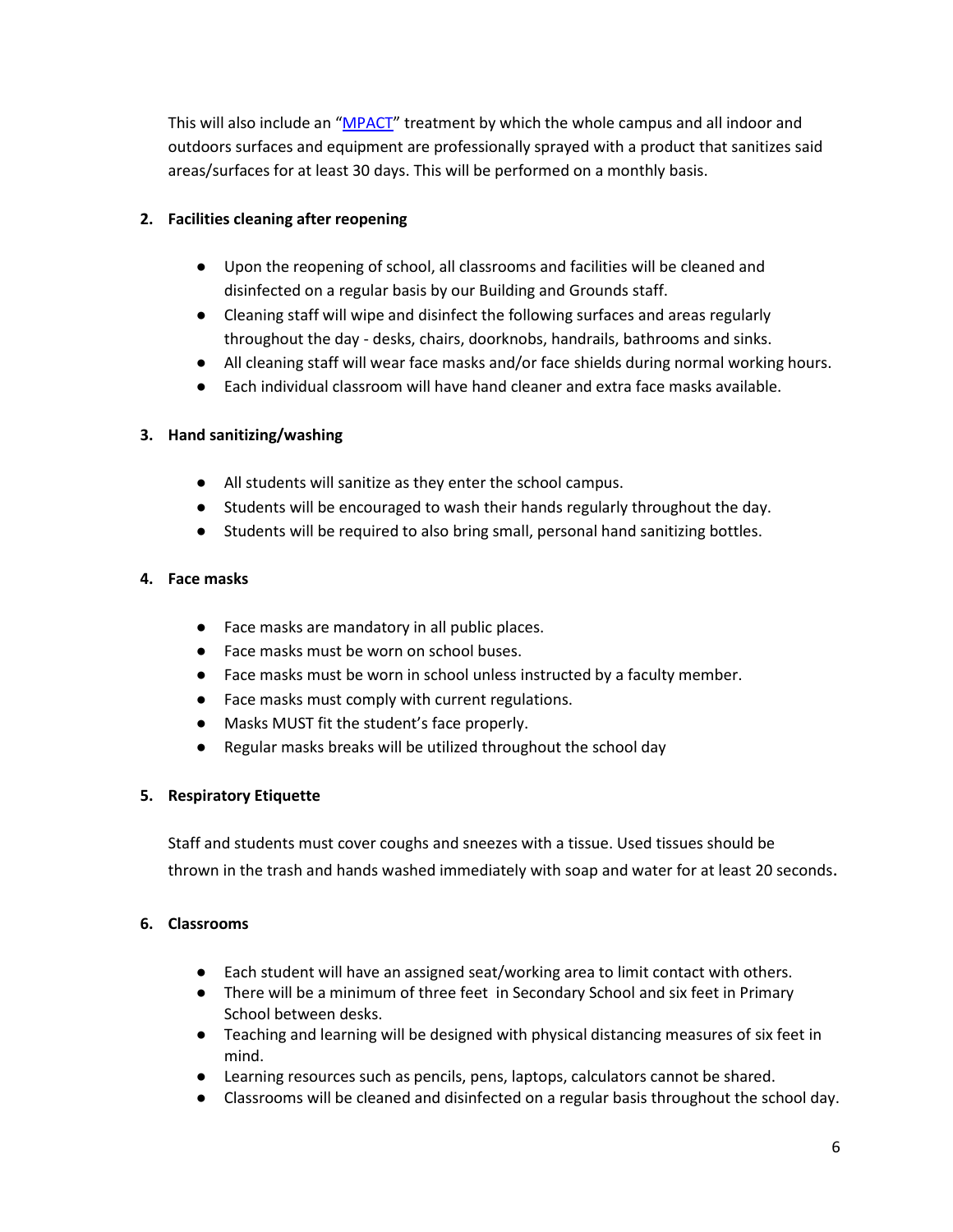## **7. Bathrooms**

- Bathrooms will be cleaned and disinfected on a regular basis.
- The number of students using bathrooms at a given time will be restricted.

## **8. Students personal sanitizing equipment**

- All students must come to school with two face masks.
- Also students must ensure they have personal sanitizing items with them (disposable tissues, small hand sanitizer, spare mask, etc.)
- Students should also bring a water bottle to school.

## **Café**

The school café will be *open* from the start of term 2 this year.

Sign up forms have been emailed to the community, but any questions please contact Rain and the café team at [thecodringtoncafe@codrington.edu.bb](mailto:thecodringtoncafe@codrington.edu.bb) .

#### **Swimming**

Given the current situation and the fact that the swimming facilities are an external environment, managed and monitored by external facilitators we are liaising with the Aquatic Centre and our swim coaches to see if this is viable option for this term. As such swimming will not happen for at least the first half term in Term 2. We sincerely hope to bring the swim program back online as soon as we feel it is prudent to do so.

## **Enrichments**

Given the current climate and the need for a cautious approach to the start of Term 2., please note that Enrichment activities will not begin until after the February half term. Enrichment sign-ups will go out in January.

## **After School Tutoring (Secondary School)**

After School tutoring will be held in the first term for secondary school students only. More information on this with regards to format will be sent to you via Ms. Vicky.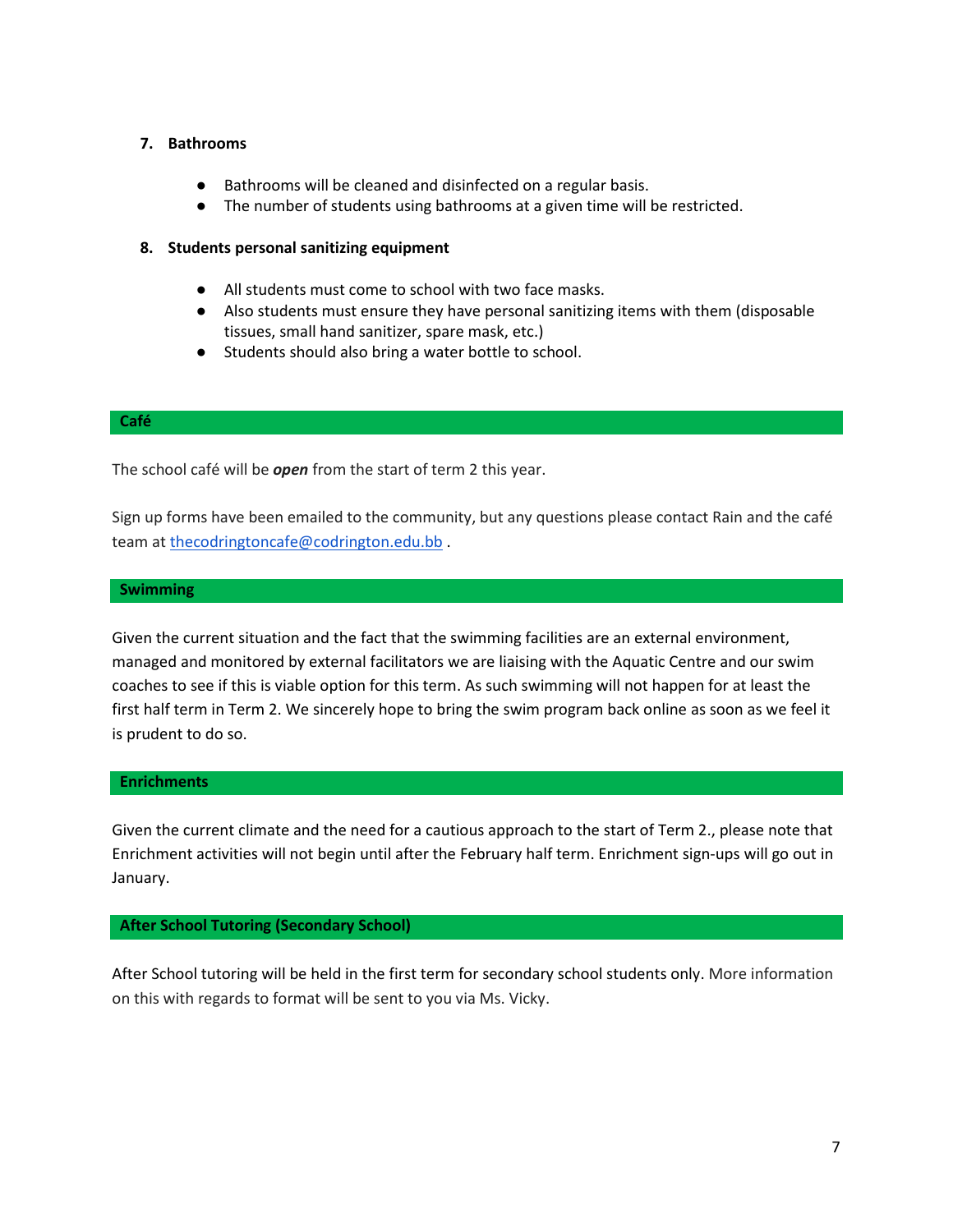## **Expectations of Community Members**

## **1. Students**

- Students must sanitize hands when entering the school campus and wash their hands frequently while on campus.
- Students must adhere to the social distancing protocols in place.
- Students are to bring to school only the minimal supplies and materials that are needed.
- Students must wear face masks except when instructed by a teacher that they may remove them

## **2. Parents**

- Parents who drop off and pick up their children should do so from the barriers at the school entrance near the church.
- Parents should not enter campus without an appointment or without permission from the Leadership Team.
- All parents entering the campus are subject to the same procedures and protocols as students and faculty.
- Parents must wear a face mask on campus at all times.
- Parents must check their children's temperature before school. Students must be symptom free, with a temperature below 37.5°C (without the use of fever reducing medication) to be able to attend school. Children who do not meet both these criteria or are unwell must stay at home.
- If parents are contacted throughout the school day to come and collect their children, we respectfully you to do so in a timely manner.
- If any member of your family is identified as positive with regards to COVID 19, you need to notify the school immediately

## **3. Faculty and Staff**

- Must sanitize their hands when entering campus and wash their hands frequently while on campus.
- Must adhere to the physical distancing requirements when interacting with adults.
- Must adhere to the physical distancing requirements when interacting with students.
- Wear a face mask/shield at all times except in circumstances outlined in the Government-issued school protocols.
- Encourage and ensure students follow the school protocols with regards to hygiene.
- If any member of your family is identified as positive with regards to COVID 19, you need to notify the school immediately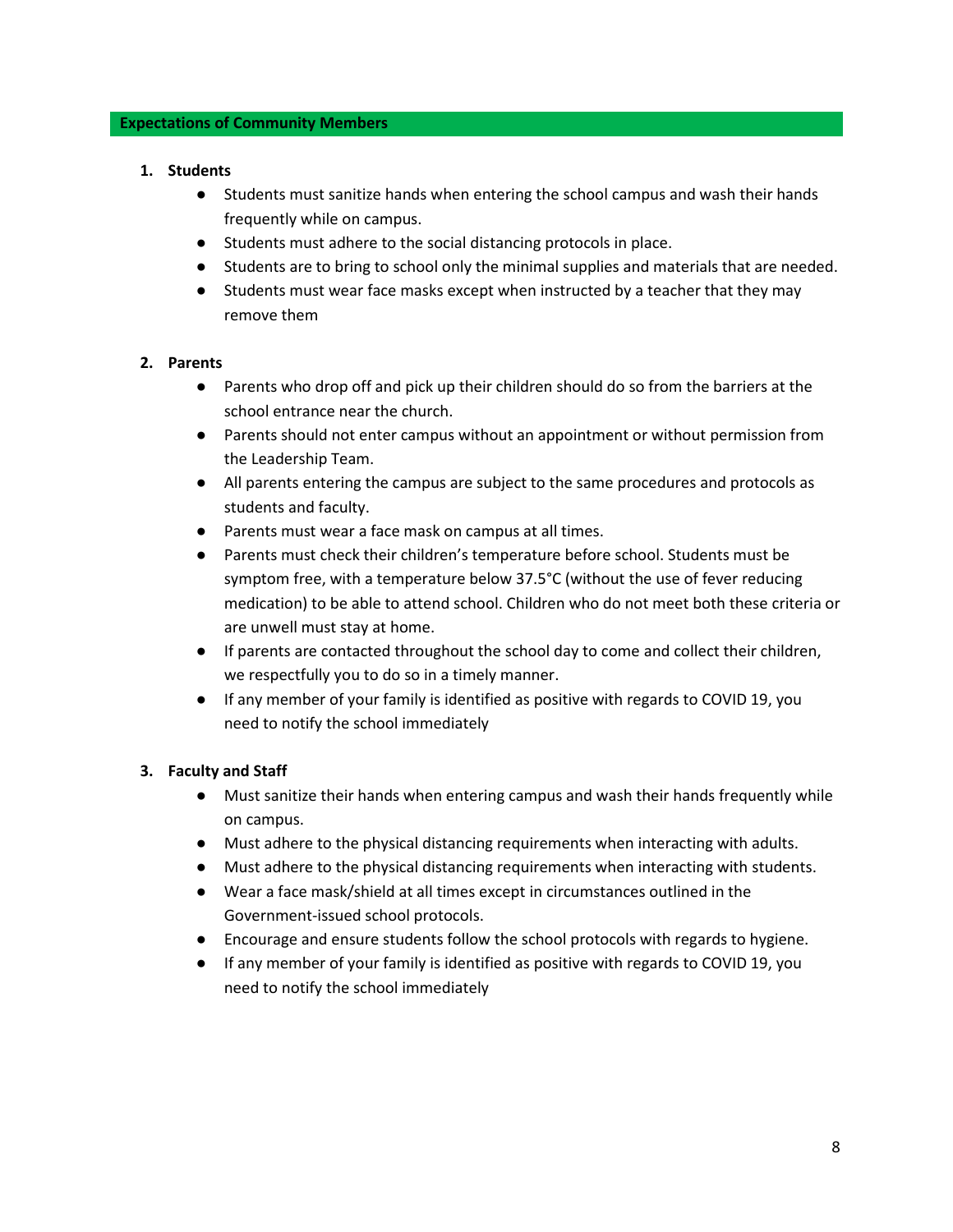#### **Overseas Travel**

Due to the unique nature of our community, many members may travel throughout the school year. The Government of Barbados has updated their travel protocols to reflect vaccinated/unvaccinated travelers. These guidelines continue to be in place. As such the school the school will continue with their policy as in Term 3 of last year.

If this applies to your family then you will need to satisfy the following criteria before returning to school:

Whilst persons arriving in Barbados from certain countries and regions will need to adhere to and satisfy the rules and regulations [\(Barbados Travel Protocols](https://www.visitbarbados.org/covid-19-travel-guidelines-2020) )set out by the Barbadian Government with regards to testing, monitoring and quarantining.

## 1. Fully vaccinated travelers

If a fully vaccinated person arrives on island with a negative PCR, they would adhere to the current guidelines in effect in Barbados. This would mean that no quarantine or second PCR is necessary, and they are good to go about their general business.

## 2. Unvaccinated travelers

If an unvaccinated person (parent, student, visitor) arrives on island with a negative PCR, they must follow the guidelines set out by the Barbados authorities and must:

- quarantine for 5 days (not counting the day of your arrival)
- have a second PCR test after the  $5<sup>th</sup>$  day
- On receipt of a negative result, then they are deemed OK to go about their general business.
- This essentially mean between 6-7 days of quarantine after arrival.

Thus, if parents or students travel or a family has guests who are unvaccinated the students will not be able to return to school for a period of seven (7) days from the date on which the parent, student or visitor lands on island. Also, if parents/students come into contact with an unvaccinated person arriving on island who has not gone through the above procedure the student will not be able to return to school for a period of seven (7) days This applies to ALL countries.

Please note that these policies are for the safety of the whole community. We ask that you support and strictly adhere to the above.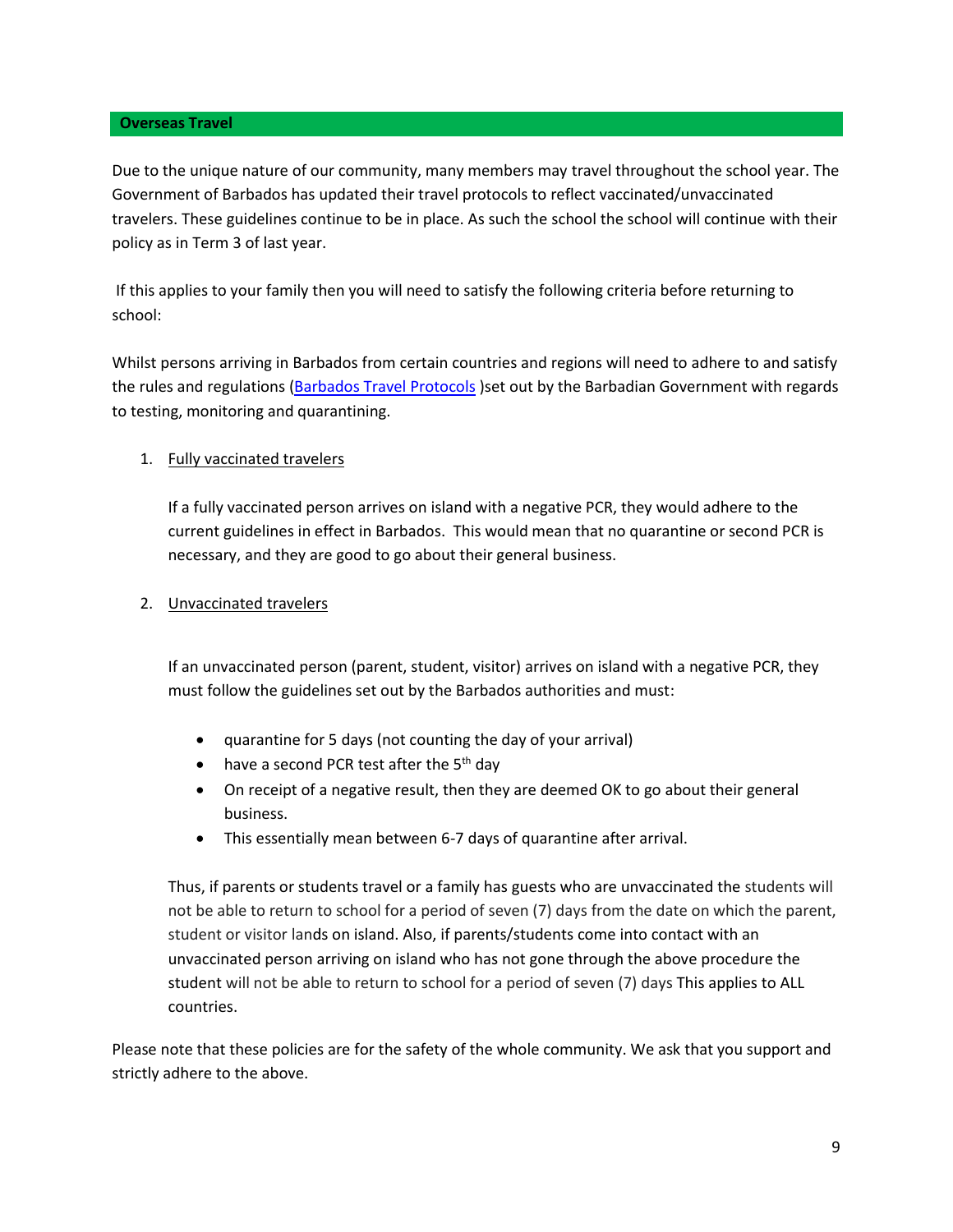## Absent Students

If a student is unable to return to school when the rest of his/her class is due to OR has to be absent due to the above COVID related policies, the following arrangements will be made:

**Primary Students –** PYP teachers will issue a weekly plan of class work for those students absent from campus but will not be available for face-to-face Zoom sessions due to their class commitments. They will however, be able to follow-up via email to students in this situation.

**Secondary Students** - Ms. Vicky will liaise with the family. Secondary School will approach student absence like it did prior to "lockdown", in that it will do all that it can to share resources & tasks via ManageBac and this may well be able to be accompanied by one-to-one support from teachers too. Please note that the approach it took when it had to work completely online, with bespoke daily class emails showing all lesson plans and all that went with those, will no longer be in effect, as normal school will have resumed. However please be assured that the Secondary School will do all it can to minimize the impact of interrupted attendance due to a student having to remain away from school for a period of days following travel or travel of (a) family member(s).

**School Response to a Confirmed Case of COVID 19**

The following outlines the process should the School receive notice of a positive COVID-19 case involving a student, faculty/staff member, or parent/family member.

| <b>Scenario</b>                     |    | Action to be taken by School                                         |
|-------------------------------------|----|----------------------------------------------------------------------|
|                                     |    |                                                                      |
| If a student is exhibit COVID like  | 1. | Will be assessed by the School nurse                                 |
| symptoms in school                  | 2. | Said student is isolated immediately                                 |
|                                     | 3. | Student will need to be picked up by parents immediately             |
|                                     | 4. | Student will not be able to return to school until a PCR             |
|                                     |    | test is undertaken and the negative certificate is shared            |
|                                     |    | with the school                                                      |
| A student is identified as COVID 19 | 1. | Said student is isolated immediately                                 |
| positive at school                  | 2. | Students' class (close contacts) are isolated immediately            |
|                                     | 3. | Parents of said class will be communicated with                      |
|                                     |    | immediately                                                          |
|                                     | 4. | Student and classmates are sent home immediately                     |
|                                     | 5. | Positive students and families would need to isolate                 |
|                                     |    | according to Barbados' public health regulations and will            |
|                                     |    | not be able to return to school until all protocols are              |
|                                     |    | complete.                                                            |
|                                     | 6. | Classmates/Close contacts will need to stay home for two             |
|                                     |    | days and can return on the 3 <sup>rd</sup> day with a negative Rapid |
|                                     |    | or PCR test result. Note this negative certificate would             |
|                                     |    | need to be shared with the school beforehand and                     |
|                                     |    | permission to return granted.                                        |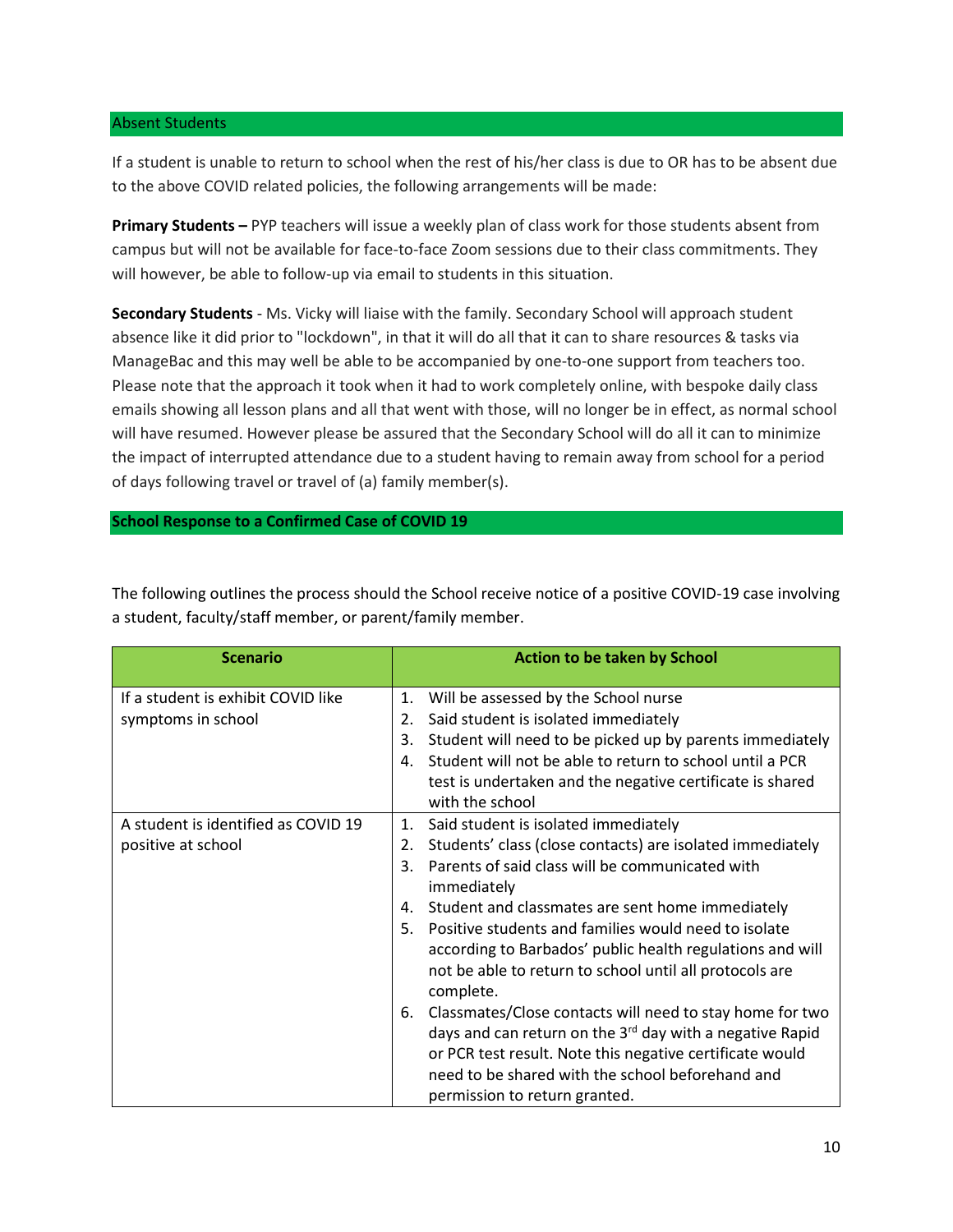|                                     | 7. | Any other persons who are deemed to be casual contacts              |
|-------------------------------------|----|---------------------------------------------------------------------|
|                                     |    | of the student will be advised to monitor their situation           |
|                                     | 8. | Classmates of siblings (of the student who is positive) will        |
|                                     |    | be informed and encouraged to monitor their situation               |
|                                     | 9. | During time out of physical schooling, instruction for the          |
|                                     |    | class will follow from the respective Head of School                |
|                                     |    | 10. The above will apply to any teacher with whom it is             |
|                                     |    | deemed to have been a "close" or "casual" contact of the            |
|                                     |    | positive student.                                                   |
|                                     |    | 11. The campus is deep cleaned and sanitized                        |
|                                     |    |                                                                     |
|                                     |    | 12. The Ministry of Health will be informed.                        |
| A student is identified as COVID 19 | 1. | Parents should inform the School and Ministry of Health             |
| positive outside of school          |    | immediately                                                         |
|                                     | 2. | The student and all family members should follow                    |
|                                     |    | Barbadian public health protocols for such                          |
|                                     | 3. | The student and siblings should NOT come to school,                 |
|                                     |    | should quarantine/ isolate as per governmental                      |
|                                     |    | protocols. The student and siblings would only be able to           |
|                                     |    | return to school after all COVID protocols have been                |
|                                     |    | successfully completed.                                             |
|                                     | 4. | The parents of the student who tests positive should                |
|                                     |    | inform the school of any "close contacts" within the                |
|                                     |    | school community so the school can follow up with these             |
|                                     |    | parents/students                                                    |
|                                     | 5. | The parents of classmates will be informed and                      |
|                                     |    | encouraged to monitor their situation.                              |
|                                     | 6. | During time out of physical schooling, instruction for the          |
|                                     |    | class will follow from the respective Head of School                |
|                                     | 7. | The campus is deep cleaned and sanitized                            |
|                                     | 8. | The Ministry of Health will be informed.                            |
| A faculty member is identified as   | 1. | Said faculty member is isolated immediately                         |
| COVID 19 positive at school         | 2. | Any persons whom the faculty member has been in close               |
|                                     |    | contact with are isolated immediately and sent home                 |
|                                     |    | 3. Any persons whom the faculty member has been in close            |
|                                     |    | contact with will need to stay home for two days and can            |
|                                     |    | return on the 3 <sup>rd</sup> day with a negative Rapid or PCR test |
|                                     |    | result. Note this negative certificate would need to be             |
|                                     |    | shared with the school beforehand and permission to                 |
|                                     |    | return granted.                                                     |
|                                     |    | 4. Positive faculty members would need to                           |
|                                     |    | quarantine/isolate according to Barbados' public health             |
|                                     |    | protocols                                                           |
|                                     | 5. | Any other persons who are deemed to be casual contacts              |
|                                     |    | will be informed and encouraged to monitor their                    |
|                                     |    | situation                                                           |
|                                     | 6. | If needed, the class may switch to online learning for a            |
|                                     |    | period of time, or a substitute teacher utilized.                   |
|                                     | 7. | The campus is deep cleaned and sanitized                            |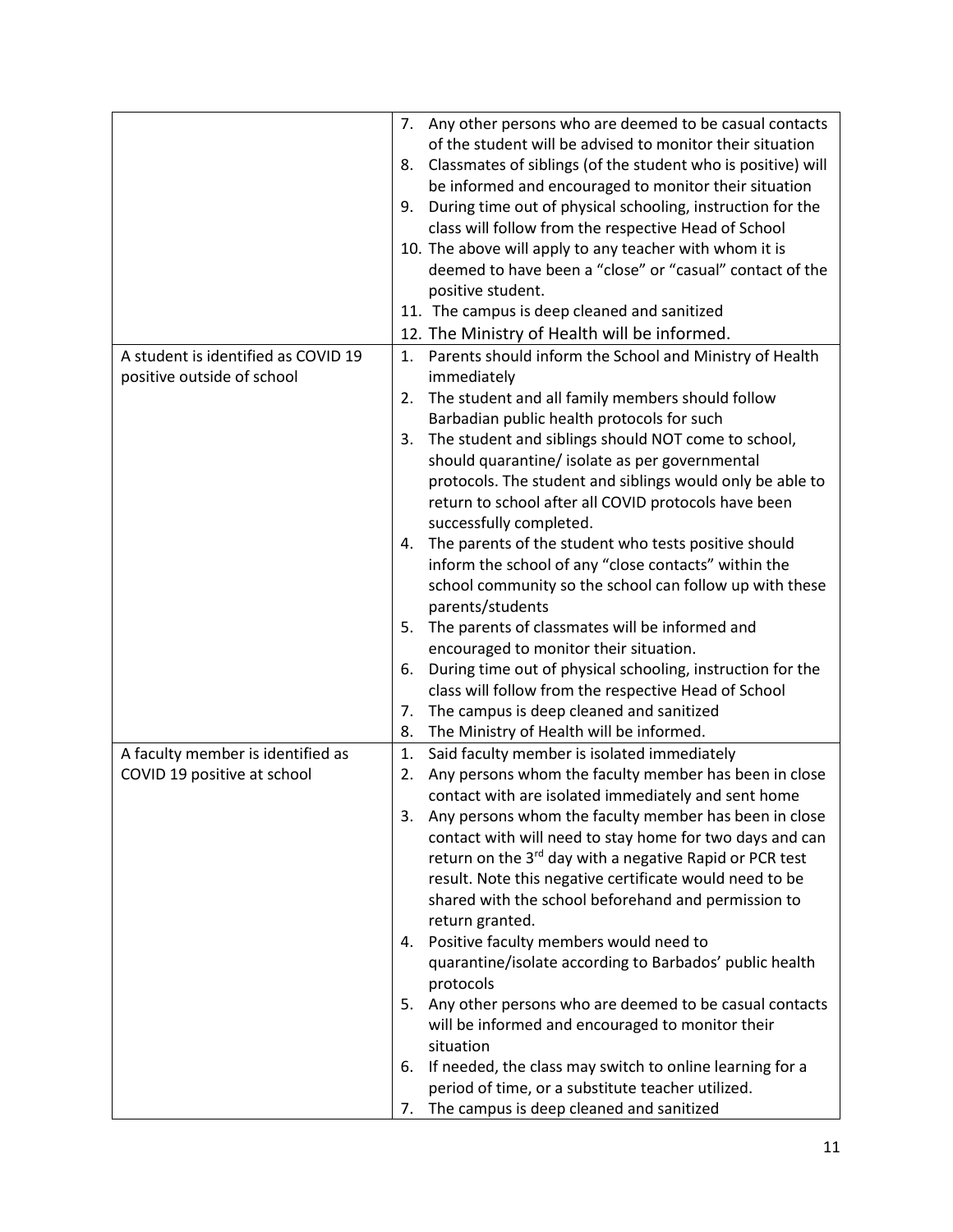|                                                                                         | The Ministry of Health will be informed.<br>8.                                                                                                                                                                                                                                                                                                                                                                                                                                                                                                                                        |
|-----------------------------------------------------------------------------------------|---------------------------------------------------------------------------------------------------------------------------------------------------------------------------------------------------------------------------------------------------------------------------------------------------------------------------------------------------------------------------------------------------------------------------------------------------------------------------------------------------------------------------------------------------------------------------------------|
| A faculty member is identified as<br>COVID 19 positive outside of school                | The faculty member should inform the School and<br>1.<br>Ministry of Health immediately<br>2. The faculty member should follow Barbados' public<br>health protocols for such<br>Positive faculty members would need to<br>3.<br>quarantine/isolate according to Barbados' public health<br>protocols<br>4. Parents of that class will be informed and encouraged to<br>monitor their situation<br>Class (if possible) will revert to online, or a substitute<br>5.<br>teacher utilized<br>The campus is deep cleaned and sanitized<br>6.<br>Ministry of Health will be informed<br>7. |
| When a family member/student<br>travels or they have visitors staying                   | The procedures and protocols for "Overseas travel" (on page<br>9) will need to be followed and adhered to before a student<br>can return to school                                                                                                                                                                                                                                                                                                                                                                                                                                    |
| The Barbadian Government decrees<br>that schools need to close for a<br>period of time. | 1. School closes immediately<br>Instruction will revert to online learning<br>2.<br>School will reopen when decreed by the Authorities.<br>3.                                                                                                                                                                                                                                                                                                                                                                                                                                         |

Please be aware that the timeframes set out above will be contingent on Ministry of Health approval and guidelines, which is likely to be determined on a case-by-case basis.

A few definitions to clarify the above

"close contact" – persons who have been in contact with the person who has tested positive for a prolonged period of time.

"casual contact" – persons who have been in contact with the person who has tested positive for a short period of time.

Also, please note that particular circumstances may call upon us to decide that whole classes or sections of the school need to self-isolate and/or get tested. Moreover, there may be a possibility that the whole school reverts to a distance learning model.